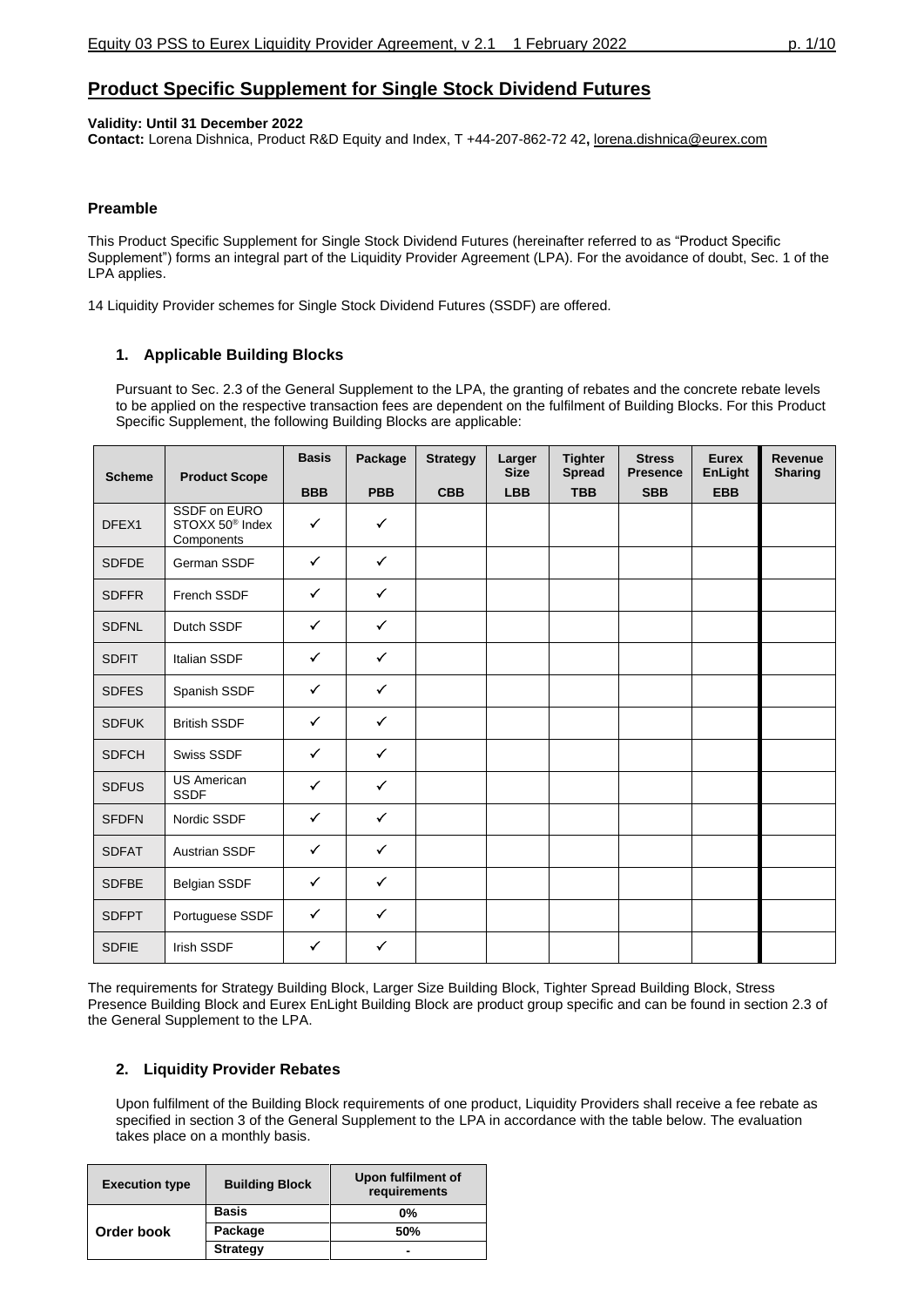| <b>Execution type</b> | <b>Building Block</b> | Upon fulfilment of<br>requirements |
|-----------------------|-----------------------|------------------------------------|
|                       | <b>Larger Size</b>    |                                    |
|                       | <b>Tighter Spread</b> |                                    |
|                       | <b>Total</b>          | 50%                                |
|                       | Basis                 | $0\%$                              |
|                       | Package               | 50%                                |
| <b>Eurex EnLight</b>  | <b>Strategy</b>       |                                    |
|                       | <b>Eurex EnLight</b>  |                                    |
|                       | Total                 | 50%                                |
|                       | Basis                 | $0\%$                              |
|                       | Package               | 50%                                |
| TES                   | <b>Strategy</b>       |                                    |
|                       | <b>Eurex EnLight</b>  |                                    |
|                       | <b>Total</b>          | 50%                                |

## **3. Building Block Requirements**

## **3.1 Basis Block Requirements**

In order to receive the Liquidity Provider Rebates pursuant to Sec. 2 above, the following quotation requirements shall apply to each product individually:

| Package      | Quotation<br>Period: | <b>Required</b><br>Coverage: | <b>Maturity Range:</b>      | <b>Minimum Quote</b><br>Size:     | <b>Maximum Spread:</b>            |
|--------------|----------------------|------------------------------|-----------------------------|-----------------------------------|-----------------------------------|
| DFEX1        |                      |                              |                             |                                   |                                   |
| <b>SDFDE</b> |                      |                              |                             |                                   |                                   |
| <b>SDFFR</b> |                      |                              |                             |                                   |                                   |
| <b>SDFNL</b> |                      |                              |                             |                                   |                                   |
| <b>SDFIT</b> |                      |                              |                             |                                   |                                   |
| <b>SDFES</b> |                      |                              | The first three<br>December |                                   |                                   |
| <b>SDFUK</b> | $09:00 - 17:30$      | 70%                          | expiration                  | See quotation<br>parameters table | See quotation<br>parameters table |
| <b>SDFCH</b> | CE(S)T               |                              | months need to              | below (cp. Sec. 4)                | below (cp. Sec. 4)                |
| <b>SDFUS</b> |                      |                              | be quoted                   |                                   |                                   |
| <b>SDFFN</b> |                      |                              |                             |                                   |                                   |
| <b>SDFAT</b> |                      |                              |                             |                                   |                                   |
| <b>SDFBE</b> |                      |                              |                             |                                   |                                   |
| <b>SDFPT</b> |                      |                              |                             |                                   |                                   |
| <b>SDFIE</b> |                      |                              |                             |                                   |                                   |

### **3.2 Package Block Requirements**

 $\overline{\phantom{a}}$ 

In order to receive the Liquidity Provider Rebates pursuant to Sec. 2 above, the following quotation requirements shall apply to packages of products:

| Package      | <b>Number of</b><br>monthly<br>exceptions: | Package<br>components:          | Package review:                                                                                                                                           |
|--------------|--------------------------------------------|---------------------------------|-----------------------------------------------------------------------------------------------------------------------------------------------------------|
| DFEX1        | 14                                         |                                 | If due to a corporate action in one of the underlying instruments a                                                                                       |
| <b>SDFDE</b> | 2120                                       |                                 | successor product is admitted to trading with a standard contract size, the<br>successor product will become part of the package with effect from the     |
| <b>SDFFR</b> | 20                                         | The                             | first trading day of the next calendar month following the admittance to<br>trading of the successor product. The Building Block requirements remain      |
| <b>SDFNL</b> | 7                                          | assignment of<br>products to    | the same for the successor product. The preceding contract will not be                                                                                    |
| <b>SDFIT</b> | 10                                         | packages can<br>be found in the | part of the quotation requirements anymore after the end of the month<br>where the successor product is admitted to trading.                              |
| <b>SDFES</b> | 7                                          | quotation                       | If one of the underlying instruments leaves the EURO STOXX $50^{\circ}$ index                                                                             |
| <b>SDFUK</b> | 16                                         | parameters<br>table below (cp.  | covered by DFEX1 the respective single stock dividend future will be                                                                                      |
| <b>SDFCH</b> | 13                                         | Section 4.1)                    | replaced by the single stock dividend future on the underlying entering<br>EURO STOXX $50^\circ$ index with effect from the first trading day of the next |
| <b>SDFUS</b> | 15                                         |                                 | calendar month following the entering of the respective single stock<br>dividend future. The single stock dividend future on the underlying leaving       |
| <b>SDFFN</b> | 3                                          |                                 | the index has to be quoted until the end of the month where the                                                                                           |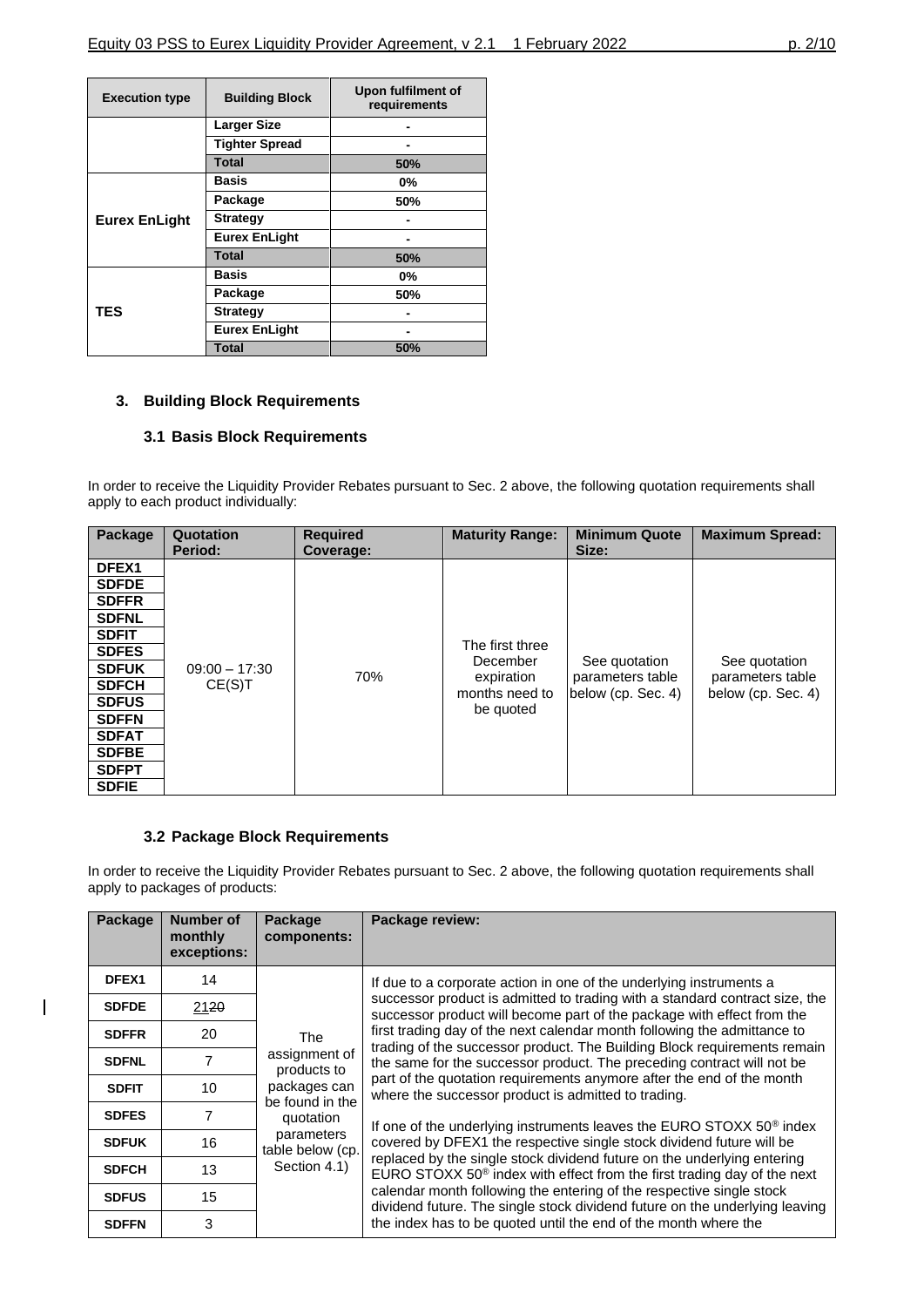| Package      | Number of<br>monthly<br>exceptions: | Package<br>components: | Package review:                                                                                                                               |
|--------------|-------------------------------------|------------------------|-----------------------------------------------------------------------------------------------------------------------------------------------|
| <b>SDFAT</b> | 4                                   |                        | respective single stock dividend future entered in the composition of the<br>index.                                                           |
| <b>SDFBE</b> |                                     |                        |                                                                                                                                               |
| <b>SDFPT</b> |                                     |                        | Changes to the packages for the above-mentioned reasons will be<br>reflected in the quotation parameters table (cp. Sec. 4.1) as of the first |
| <b>SDFIE</b> |                                     |                        | trading day of the month.                                                                                                                     |

# **4. Quotation Requirements**

## **4.1 Quotation Parameters**

The following quotation parameters apply for the Building Block requirements pursuant to Sec. 3.1 and Sec. 3.2 above.

| Package | <b>Product Name</b>              | <b>Product</b>                |                 | <b>Maximum Spread per</b><br><b>December Expiry</b> |                 |                 | <b>Minimum Quote Size</b><br>per December Expiry |                 |  |
|---------|----------------------------------|-------------------------------|-----------------|-----------------------------------------------------|-----------------|-----------------|--------------------------------------------------|-----------------|--|
|         |                                  | ID                            | 1 <sup>st</sup> | 2 <sub>nd</sub>                                     | 3 <sup>rd</sup> | 1 <sup>st</sup> | 2 <sub>nd</sub>                                  | 3 <sup>rd</sup> |  |
| DFEX1   | Adidas                           | A2DS                          | 100%            | 100%                                                | 100%            | 20              | 20                                               | 10              |  |
| DFEX1   | Adyen                            | A2DY                          | 200%            | 200%                                                | 200%            | 30              | 30                                               | 15              |  |
| DFEX1   | Allianz                          | A2LV                          | 15%             | 15%                                                 | 25%             | 5               | 5                                                | $\overline{2}$  |  |
| DFEX1   | <b>ASML</b>                      | A2SM                          | 20%             | 20%                                                 | 30%             | 10              | 10                                               | 5               |  |
| DFEX1   | <b>AXA</b>                       | A2XA                          | 30%             | 30%                                                 | 40%             | 30              | 30                                               | 15              |  |
| DFEX1   | Koninklijke Ahold                | A3HO                          | 40%             | 40%                                                 | 50%             | 30              | 30                                               | 15              |  |
| DFEX1   | Air Liquide                      | A7IR                          | 20%             | 20%                                                 | 30%             | 20              | 20                                               | 10              |  |
| DFEX1   | BCO BILBAO VIZCAYA<br>ARGENTARIA | B3BV                          | 100%            | 100%                                                | 100%            | 50              | 50                                               | 25              |  |
| DFEX1   | <b>BASF</b>                      | B <sub>2</sub> AS             | 30%             | 30%                                                 | 40%             | 20              | 20                                               | 10              |  |
| DFEX1   | Bayer                            | B3AY                          | 30%             | 30%                                                 | 40%             | 30              | 30                                               | 15              |  |
| DFEX1   | <b>BMW</b>                       | B2MW                          | 50%             | 50%                                                 | 50%             | 10              | 10                                               | 5               |  |
| DFEX1   | <b>BNP Paribas</b>               | B <sub>2</sub> NP             | 50%             | 50%                                                 | 50%             | 20              | 20                                               | 10              |  |
| DFEX1   | Danone                           | B <sub>2</sub> SN             | 40%             | 40%                                                 | 50%             | 30              | 30                                               | 15              |  |
| DFEX1   | CRH (USD)                        | C <sub>2</sub> R <sub>S</sub> | 30%             | 30%                                                 | 40%             | 50              | 50                                               | 25              |  |
| DFEX1   | Daimler                          | D3AI                          | 50%             | 50%                                                 | 50%             | 10              | 10                                               | 5               |  |
| DFEX1   | Deutsche Börse                   | D <sub>3</sub> B <sub>1</sub> | 20%             | 20%                                                 | 30%             | 20              | 20                                               | 10              |  |
| DFEX1   | Deutsche Post                    | D <sub>2</sub> PW             | 30%             | 30%                                                 | 40%             | 30              | 30                                               | 15              |  |
| DFEX1   | Deutsche Telekom                 | D <sub>2</sub> TE             | 20%             | 20%                                                 | 30%             | 50              | 50                                               | 25              |  |
| DFEX1   | Airbus                           | E <sub>2</sub> A <sub>S</sub> | 200%            | 200%                                                | 200%            | 50              | 50                                               | 25              |  |
| DFEX1   | Enel                             | E <sub>2NL</sub>              | 25%             | 25%                                                 | 35%             | 50              | 50                                               | 25              |  |
| DFEX1   | Eni                              | E2NT                          | 30%             | 30%                                                 | 40%             | 50              | 50                                               | 25              |  |
| DFEX1   | <b>Essilor International</b>     | E <sub>2</sub> SL             | 100%            | 100%                                                | 100%            | 20              | 20                                               | 10              |  |
| DFEX1   | Iberdrola                        | I2BE                          | 25%             | 25%                                                 | 35%             | 50              | 50                                               | 25              |  |
| DFEX1   | Infineon Technologies AG         | I <sub>2</sub> FX             | 100%            | 100%                                                | 100%            | 50              | 50                                               | 25              |  |
| DFEX1   | <b>ING Groep</b>                 | I2NN                          | 100%            | 100%                                                | 100%            | 50              | 50                                               | 25              |  |
| DFEX1   | Anheuser-Bush                    | I2TK                          | 40%             | 40%                                                 | 50%             | 50              | 50                                               | 25              |  |
| DFEX1   | Intesa Sanpaolo                  | I3ES                          | 200%            | 200%                                                | 200%            | 50              | 50                                               | 25              |  |
| DFEX1   | Inditex S.A.                     | 19XD                          | 40%             | 45%                                                 | 55%             | 50              | 50                                               | 25              |  |
| DFEX1   | Kering                           | P3PX                          | 30%             | 30%                                                 | 40%             | 5               | 5                                                | $\overline{2}$  |  |
| DFEX1   | Kone                             | K3C4                          | 20%             | 20%                                                 | 30%             | 50              | 50                                               | 25              |  |
| DFEX1   | L'Oréal                          | L <sub>2</sub> OR             | 20%             | 20%                                                 | 30%             | 10              | 10                                               | 5               |  |
| DFEX1   | Linde (USD)                      | L <sub>2</sub> IS             | 20%             | 20%                                                 | 30%             | 20              | 20                                               | 10              |  |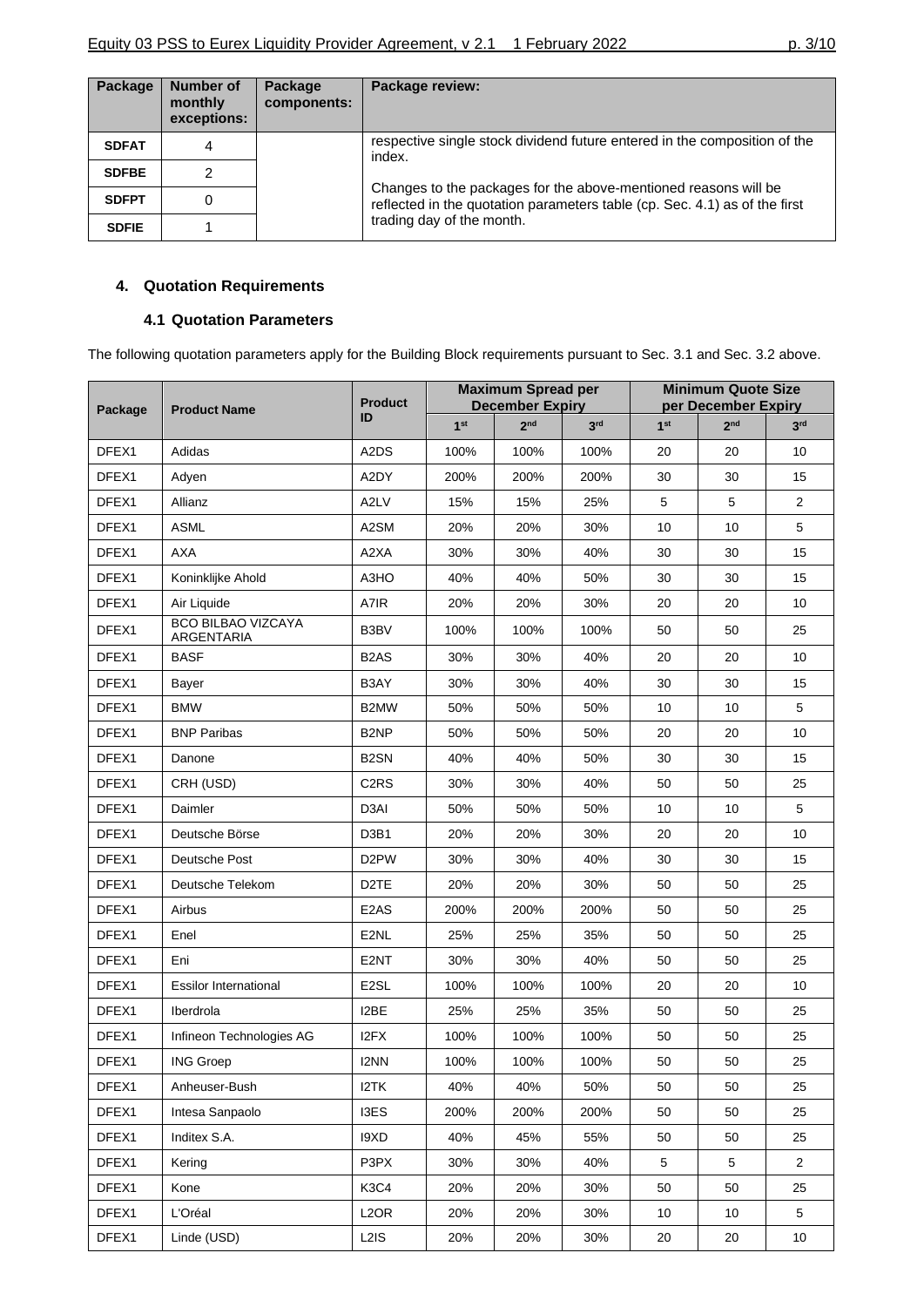| Package      |                               | <b>Product</b>                |                 | <b>Maximum Spread per</b><br><b>December Expiry</b> |                 |                 | <b>Minimum Quote Size</b><br>per December Expiry |                 |
|--------------|-------------------------------|-------------------------------|-----------------|-----------------------------------------------------|-----------------|-----------------|--------------------------------------------------|-----------------|
|              | <b>Product Name</b>           | ID                            | 1 <sup>st</sup> | 2 <sub>nd</sub>                                     | 3 <sup>rd</sup> | 1 <sup>st</sup> | 2 <sub>nd</sub>                                  | 3 <sup>rd</sup> |
| DFEX1        | Münchener Rück                | M2UV                          | 20%             | 20%                                                 | 30%             | 5               | 5                                                | $\overline{2}$  |
| DFEX1        | <b>LVMH</b>                   | M3OH                          | 20%             | 20%                                                 | 30%             | 5               | 5                                                | $\overline{2}$  |
| DFEX1        | Koninklijke Philips           | P <sub>2HI</sub>              | 40%             | 40%                                                 | 50%             | 50              | 50                                               | 25              |
| DFEX1        | Pernod Ricard                 | P <sub>2</sub> ER             | 30%             | 30%                                                 | 40%             | 20              | 20                                               | 10              |
| DFEX1        | Prosus                        | P <sub>2</sub> R <sub>X</sub> | 30%             | 30%                                                 | 40%             | 30              | 30                                               | 15              |
| DFEX1        | Safran                        | S <sub>2E</sub> J             | 200%            | 200%                                                | 200%            | 50              | 50                                               | 25              |
| DFEX1        | Sanofi-Aventis                | S2NW                          | 15%             | 15%                                                 | 25%             | 20              | 20                                               | 10              |
| DFEX1        | <b>Banco Santander</b>        | S3SD                          | 200%            | 200%                                                | 200%            | 50              | 50                                               | 25              |
| DFEX1        | SAP                           | S3AP                          | 20%             | 20%                                                 | 30%             | 30              | 30                                               | 15              |
| DFEX1        | Siemens                       | S4IE                          | 20%             | 20%                                                 | 30%             | 20              | 20                                               | 10              |
| DFEX1        | <b>Schneider Electric</b>     | S3ND                          | 20%             | 20%                                                 | 30%             | 20              | 20                                               | 10              |
| DFEX1        | <b>Stellantis</b>             | F3IA                          | 200%            | 200%                                                | 200%            | 50              | 50                                               | 25              |
| DFEX1        | Vinci                         | S3QU                          | 30%             | 30%                                                 | 40%             | 30              | 30                                               | 15              |
| DFEX1        | <b>Total Energies SE</b>      | T <sub>2</sub> OT             | 30%             | 30%                                                 | 40%             | 30              | 30                                               | 15              |
| DFEX1        | Unilever PLC                  | U2NI                          | 20%             | 20%                                                 | 30%             | 30              | 30                                               | 15              |
| DFEX1        | Universal Music Group         | U2MG                          | 100%            | 100%                                                | 100%            | 30              | 30                                               | 15              |
| DFEX1        | Volkswagen pref.              | V2W3                          | 50%             | 50%                                                 | 50%             | 10              | 10                                               | 5               |
| DFEX1        | Vonovia                       | A2NN                          | 30%             | 30%                                                 | 40%             | 30              | 30                                               | 15              |
| <b>SDFAT</b> | Andritz                       | A2NZ                          | 40%             | 40%                                                 | 55%             | 30              | 30                                               | 15              |
| <b>SDFAT</b> | Erste Bank                    | E2BS                          | 200%            | 200%                                                | 200%            | 30              | 30                                               | 15              |
| <b>SDFAT</b> | <b>OMV</b>                    | O <sub>2</sub> MV             | 30%             | 30%                                                 | 40%             | 30              | 30                                               | 15              |
| <b>SDFAT</b> | Österreichische Post          | P <sub>2</sub> ST             | 40%             | 40%                                                 | 55%             | 30              | 30                                               | 15              |
| <b>SDFAT</b> | Raiffeisen Bank International | R <sub>2</sub> BI             | 200%            | 200%                                                | 200%            | 30              | 30                                               | 15              |
| <b>SDFAT</b> | UNIQA Insurance Group         | U <sub>2</sub> QA             | 40%             | 40%                                                 | 55%             | 50              | 50                                               | 25              |
| <b>SDFAT</b> | Voestalpine                   | <b>V2OS</b>                   | 40%             | 40%                                                 | 55%             | 50              | 50                                               | 25              |
| <b>SDFBE</b> | Ageas                         | A <sub>2</sub> GS             | 100%            | 100%                                                | 100%            | 30              | 30                                               | 15              |
| <b>SDFBE</b> | Galapagos NV                  | G2LP                          | 100%            | 100%                                                | 100%            | 30              | 30                                               | 15              |
| <b>SDFBE</b> | <b>KBC Group NV</b>           | K <sub>2</sub> BC             | 100%            | 100%                                                | 100%            | 30              | 30                                               | 15              |
| <b>SDFBE</b> | Solvay SA                     | S <sub>2</sub> OL             | 40%             | 40%                                                 | 55%             | 30              | 30                                               | 15              |
| <b>SDFCH</b> | ABB                           | A2BB                          | 40%             | 45%                                                 | 55%             | 50              | 50                                               | 25              |
| <b>SDFCH</b> | Adecco                        | A2DE                          | 25%             | 25%                                                 | 35%             | 30              | 30                                               | 15              |
| <b>SDFCH</b> | Alcon                         | A <sub>2</sub> CF             | 30%             | 30%                                                 | 40%             | 30              | 30                                               | 15              |
| <b>SDFCH</b> | Julius Baer Group             | B <sub>2</sub> AE             | 100%            | 100%                                                | 100%            | 50              | 50                                               | 25              |
| <b>SDFCH</b> | Cie Financière Richemont      | C3FR                          | 40%             | 45%                                                 | 55%             | 50              | 50                                               | 25              |
| <b>SDFCH</b> | Credit Suisse Group           | C5SG                          | 100%            | 100%                                                | 100%            | 50              | 50                                               | 25              |
| <b>SDFCH</b> | Geberit                       | G2EB                          | 25%             | 25%                                                 | 35%             | 5               | 5                                                | $\overline{2}$  |
| <b>SDFCH</b> | Givaudan                      | G2IV                          | 25%             | 25%                                                 | 35%             | 5               | 5                                                | $\overline{2}$  |
| <b>SDFCH</b> | Holcim                        | H3OL                          | 40%             | 45%                                                 | 55%             | 30              | 30                                               | 15              |
| <b>SDFCH</b> | Logitech International SA     | L <sub>2</sub> GG             | 40%             | 45%                                                 | 55%             | 30              | 30                                               | 15              |
| <b>SDFCH</b> | Lonza Group AG                | L <sub>2</sub> ON             | 25%             | 25%                                                 | 35%             | 50              | 50                                               | 25              |
| <b>SDFCH</b> | Nestlé                        | N <sub>2</sub> ES             | 25%             | 25%                                                 | 35%             | 30              | 30                                               | 15              |
| <b>SDFCH</b> | Novartis                      | N3OV                          | 25%             | 25%                                                 | 35%             | 30              | 30                                               | 15              |
| <b>SDFCH</b> | Roche Holding                 | <b>R2OG</b>                   | 25%             | 25%                                                 | 35%             | 5               | 5                                                | $\overline{c}$  |
| <b>SDFCH</b> | Swisscom                      | S <sub>2</sub> CM             | 25%             | 25%                                                 | 35%             | 5               | 5                                                | $\overline{2}$  |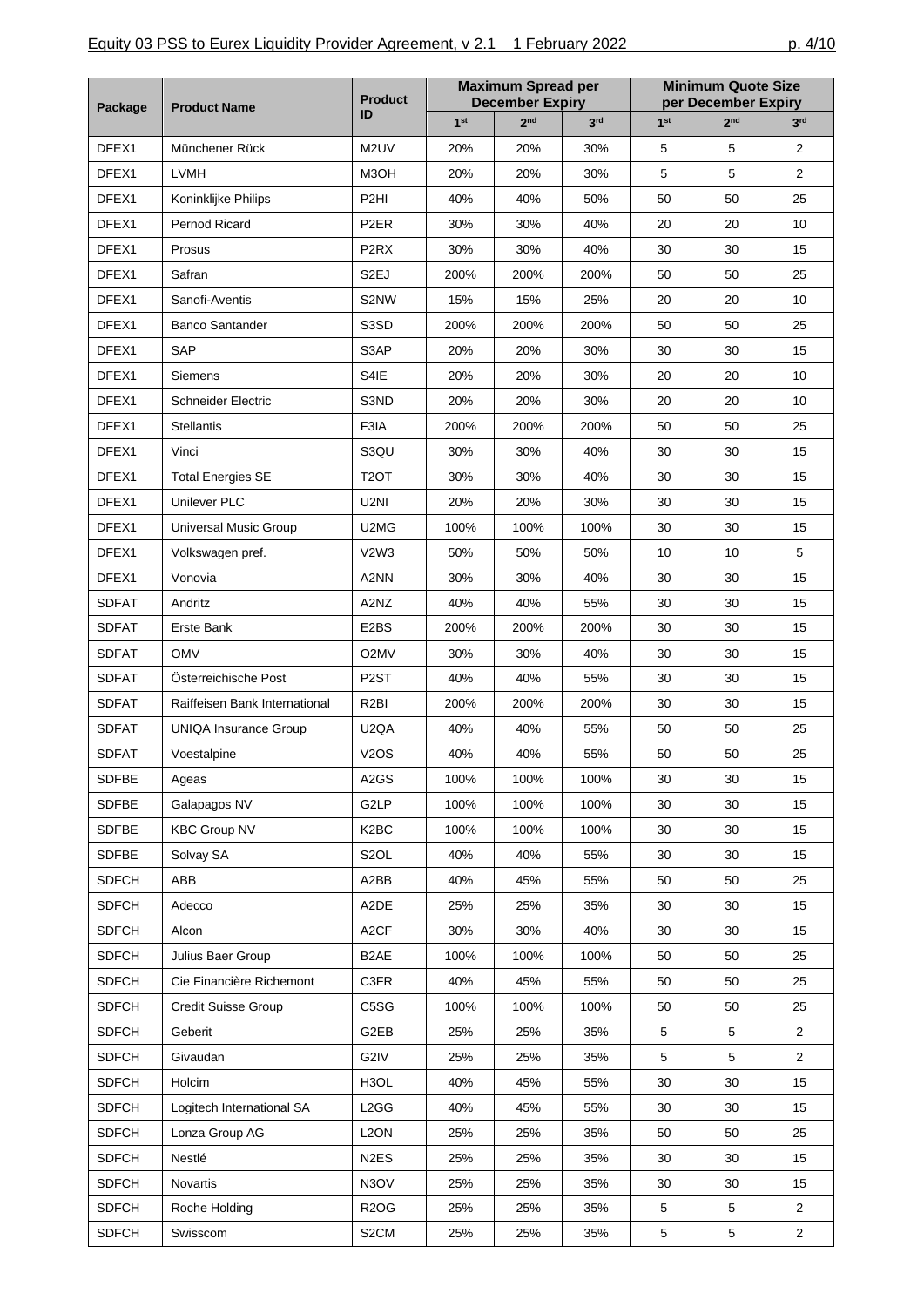| Package      |                                                    | <b>Maximum Spread per</b><br><b>Product</b><br><b>December Expiry</b><br>ID<br>1 <sup>st</sup><br>2 <sub>nd</sub><br>3 <sup>rd</sup> |      | <b>Minimum Quote Size</b><br>per December Expiry |      |                 |                 |                 |
|--------------|----------------------------------------------------|--------------------------------------------------------------------------------------------------------------------------------------|------|--------------------------------------------------|------|-----------------|-----------------|-----------------|
|              | <b>Product Name</b>                                |                                                                                                                                      |      |                                                  |      | 1 <sup>st</sup> | 2 <sub>nd</sub> | 3 <sup>rd</sup> |
| <b>SDFCH</b> | SGS                                                | S <sub>2</sub> GS                                                                                                                    | 25%  | 25%                                              | 35%  | 5               | 5               | $\overline{2}$  |
| <b>SDFCH</b> | Sika AG                                            | S2IK                                                                                                                                 | 25%  | 25%                                              | 35%  | 50              | 50              | 25              |
| <b>SDFCH</b> | <b>Stadler Rail</b>                                | S <sub>2</sub> RA                                                                                                                    | 40%  | 45%                                              | 55%  | 30              | 30              | 15              |
| <b>SDFCH</b> | Swiss Life Holding AG                              | S <sub>2</sub> LH                                                                                                                    | 40%  | 45%                                              | 55%  | 5               | 5               | $\overline{2}$  |
| <b>SDFCH</b> | Swiss Re                                           | S5RE                                                                                                                                 | 40%  | 45%                                              | 55%  | 30              | 30              | 15              |
| <b>SDFCH</b> | Swatch Group (bearer shares)                       | U <sub>2</sub> HR                                                                                                                    | 25%  | 25%                                              | 35%  | 5               | 5               | $\overline{2}$  |
| <b>SDFCH</b> | UBS (USD)                                          | U2SS                                                                                                                                 | 200% | 200%                                             | 200% | 50              | 50              | 25              |
| <b>SDFCH</b> | <b>Zurich Financial Services</b>                   | Z <sub>2</sub> UR                                                                                                                    | 40%  | 45%                                              | 55%  | 5               | 5               | $\overline{2}$  |
| <b>SDFDE</b> | Adidas                                             | A2DS                                                                                                                                 | 100% | 100%                                             | 100% | 20              | 20              | 10              |
| <b>SDFDE</b> | Allianz                                            | A2LV                                                                                                                                 | 15%  | 15%                                              | 25%  | 5               | 5               | $\overline{2}$  |
| <b>SDFDE</b> | Vonovia SE                                         | A2NN                                                                                                                                 | 30%  | 30%                                              | 40%  | 30              | 30              | 15              |
| <b>SDFDE</b> | <b>BASF</b>                                        | B <sub>2</sub> AS                                                                                                                    | 30%  | 30%                                              | 40%  | 20              | 20              | 10              |
| <b>SDFDE</b> | Hugo Boss                                          | B <sub>2</sub> O <sub>S</sub>                                                                                                        | 200% | 200%                                             | 200% | 30              | 30              | 15              |
| <b>SDFDE</b> | Bayer                                              | B3AY                                                                                                                                 | 30%  | 30%                                              | 40%  | 30              | 30              | 15              |
| <b>SDFDE</b> | Beiersdorf AG                                      | B2EI                                                                                                                                 | 30%  | 30%                                              | 40%  | 50              | 50              | 25              |
| <b>SDFDE</b> | <b>BMW</b>                                         | B <sub>2</sub> MW                                                                                                                    | 50%  | 50%                                              | 50%  | 10              | 10              | 5               |
| <b>SDFDE</b> | Continental                                        | C <sub>2</sub> ON                                                                                                                    | 40%  | 40%                                              | 50%  | 30              | 30              | 15              |
| <b>SDFDE</b> | <b>Covestro AG Dividend Futures</b>                | C <sub>2</sub> OV                                                                                                                    | 50%  | 50%                                              | 50%  | 20              | 20              | 10              |
| <b>SDFDE</b> | Daimler                                            | D <sub>3</sub> AI                                                                                                                    | 50%  | 50%                                              | 50%  | 10              | 10              | 5               |
| <b>SDFDE</b> | Deutsche Post                                      | D <sub>2</sub> PW                                                                                                                    | 30%  | 30%                                              | 40%  | 30              | 30              | 15              |
| <b>SDFDE</b> | Deutsche Telekom                                   | D <sub>2</sub> TE                                                                                                                    | 20%  | 20%                                              | 30%  | 50              | 50              | 25              |
| <b>SDFDE</b> | Deutsche Wohnen                                    | D <sub>2</sub> WN                                                                                                                    | 30%  | 30%                                              | 40%  | 50              | 50              | 25              |
| <b>SDFDE</b> | Deutsche Börse                                     | D3B1                                                                                                                                 | 20%  | 20%                                              | 30%  | 20              | 20              | 10              |
| <b>SDFDE</b> | Deutsche Bank                                      | D4BK                                                                                                                                 | 200% | 200%                                             | 200% | 50              | 50              | 25              |
| <b>SDFDE</b> | Daimler Truck                                      | D <sub>2</sub> T <sub>G</sub>                                                                                                        | 100% | 100%                                             | 100% | 30              | 30              | 15              |
| <b>SDFDE</b> | Siemens Energy                                     | E2NR                                                                                                                                 | 100% | 100%                                             | 100% | 50              | 50              | 25              |
| <b>SDFDE</b> | E.ON                                               | E3OA                                                                                                                                 | 100% | 100%                                             | 100% | 50              | 50              | 25              |
| <b>SDFDE</b> | Evonik Industries AG                               | E <sub>2KF</sub>                                                                                                                     | 30%  | 30%                                              | 40%  | 30              | 30              | 15              |
| <b>SDFDE</b> | Fresenius Medical Care AG &<br>Co Dividend Futures | F <sub>2</sub> ME                                                                                                                    | 30%  | 30%                                              | 40%  | 30              | 30              | 15              |
| <b>SDFDE</b> | Fresenius                                          | F <sub>2</sub> RE                                                                                                                    | 30%  | 30%                                              | 40%  | 50              | 50              | 25              |
| <b>SDFDE</b> | HeidelbergCement AG                                | H <sub>2</sub> EI                                                                                                                    | 30%  | 30%                                              | 40%  | 20              | 20              | 10              |
| <b>SDFDE</b> | <b>Dividend Futures</b><br>Henkel                  | H <sub>2</sub> EN                                                                                                                    | 20%  | 20%                                              | 30%  | 30              | 30              | 15              |
| <b>SDFDE</b> | Infineon Technologies AG                           | I2FX                                                                                                                                 | 100% | 100%                                             | 100% | 50              | 50              | 25              |
| <b>SDFDE</b> | Deutsche Lufthansa                                 | L2HA                                                                                                                                 | 200% | 200%                                             | 200% | 30              | 30              | 15              |
| <b>SDFDE</b> | Linde (USD)                                        | L <sub>2</sub> IS                                                                                                                    | 20%  | 20%                                              | 30%  | 20              | 20              | 10              |
| <b>SDFDE</b> | Merck                                              | M2RK                                                                                                                                 | 20%  | 20%                                              | 30%  | 30              | 30              | 15              |
| <b>SDFDE</b> | <b>MTU Aero Engines</b>                            | M2TX                                                                                                                                 | 100% | 100%                                             | 100% | 30              | 30              | 15              |
| <b>SDFDE</b> | Münchener Rück                                     | M2UV                                                                                                                                 | 20%  | 20%                                              | 30%  | 5               | 5               | $\overline{2}$  |
| <b>SDFDE</b> | Porsche Automobil Holding                          | P <sub>2</sub> OR                                                                                                                    | 50%  | 50%                                              | 50%  | 20              | 20              | 10              |
| <b>SDFDE</b> | Pref<br>ProSiebenSat.1 Media SE                    | P <sub>2</sub> MP                                                                                                                    | 100% | 100%                                             | 100% | 30              | 30              | 15              |
| <b>SDFDE</b> | <b>RWE</b>                                         | R4WE                                                                                                                                 | 30%  | 30%                                              | 40%  | 30              | 30              | 15              |
| <b>SDFDE</b> | K+S                                                | S <sub>2</sub> DF                                                                                                                    | 100% | 100%                                             | 100% | 30              | 30              | 15              |
| <b>SDFDE</b> | SAP                                                | S3AP                                                                                                                                 | 20%  | 20%                                              | 30%  | 30              | 30              | 15              |
| <b>SDFDE</b> | Siemens                                            | S4IE                                                                                                                                 | 20%  | 20%                                              | 30%  | 20              | 20              | 10              |
|              |                                                    |                                                                                                                                      |      |                                                  |      |                 |                 |                 |

 $\begin{array}{c} \hline \end{array}$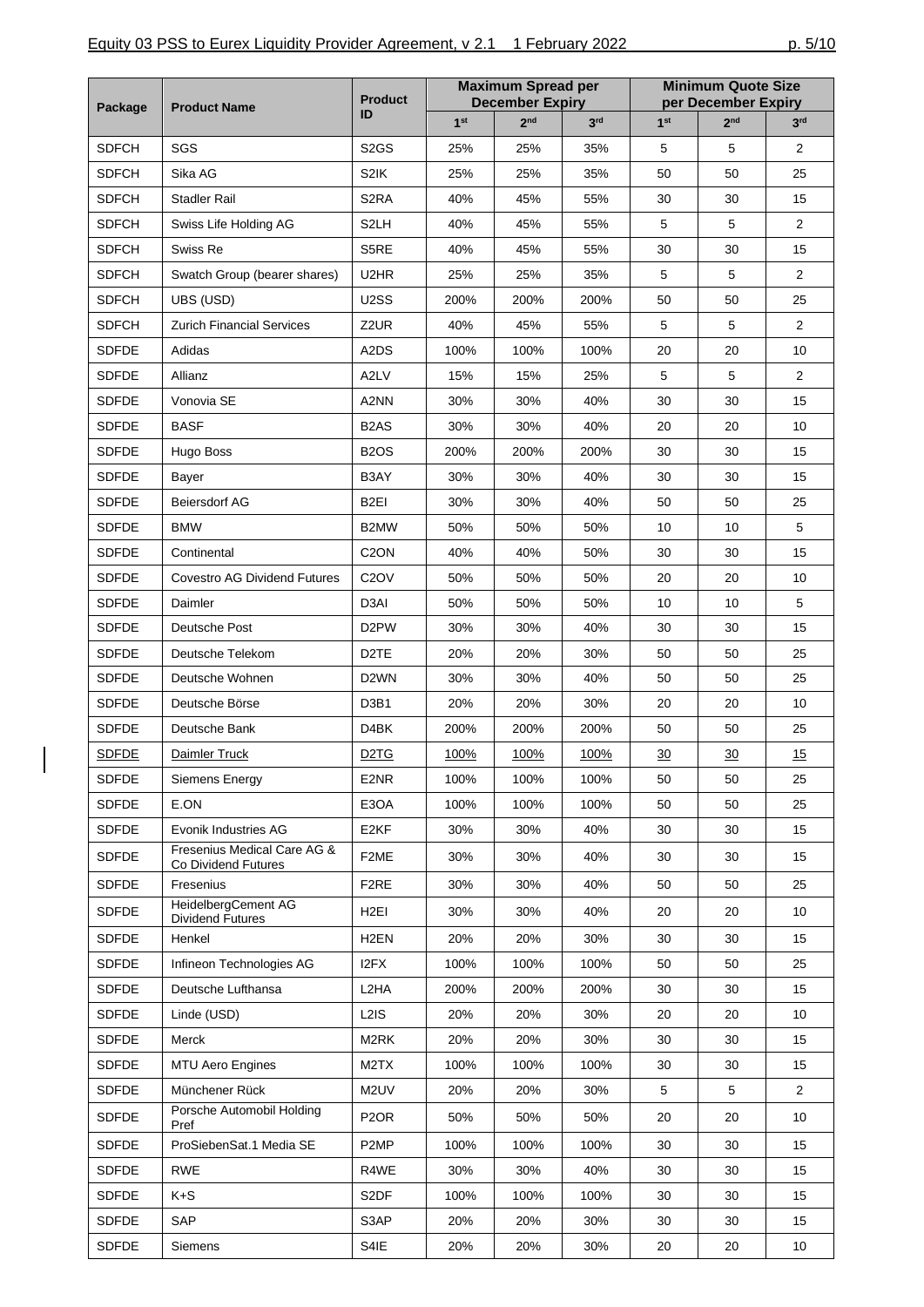|              |                                    | <b>Product</b>                |                 | <b>Maximum Spread per</b><br><b>December Expiry</b> |                 |                 | <b>Minimum Quote Size</b><br>per December Expiry |                 |  |
|--------------|------------------------------------|-------------------------------|-----------------|-----------------------------------------------------|-----------------|-----------------|--------------------------------------------------|-----------------|--|
| Package      | <b>Product Name</b>                | ID                            | 1 <sup>st</sup> | 2 <sub>nd</sub>                                     | 3 <sup>rd</sup> | 1 <sup>st</sup> | 2 <sub>nd</sub>                                  | 3 <sup>rd</sup> |  |
| <b>SDFDE</b> | Siemens Healthineers AG            | S <sub>2</sub> HF             | 40%             | 40%                                                 | 50%             | 30              | 30                                               | 15              |  |
| <b>SDFDE</b> | <b>TAG Immobilien AG</b>           | T <sub>2</sub> EG             | 100%            | 100%                                                | 100%            | 30              | 30                                               | 15              |  |
| <b>SDFDE</b> | Volkswagen pref.                   | V <sub>2</sub> W <sub>3</sub> | 50%             | 50%                                                 | 50%             | 10              | 10                                               | 5               |  |
| <b>SDFDE</b> | <b>Brenntag SE</b>                 | B <sub>2</sub> RG             | 20%             | 25%                                                 | 35%             | 30              | 30                                               | 15              |  |
| <b>SDFDE</b> | Sartorius AG                       | S <sub>2</sub> RT             | 100%            | 100%                                                | 100%            | 30              | 30                                               | 15              |  |
| <b>SDFDE</b> | Symrise AG                         | S2YF                          | 30%             | 30%                                                 | 40%             | 30              | 30                                               | 15              |  |
| <b>SDFDE</b> | Puma SE                            | P <sub>2</sub> UM             | 100%            | 100%                                                | 100%            | 50              | 50                                               | 50              |  |
| <b>SDFES</b> | Amadeus IT Group SA                | A <sub>2</sub> IT             | 100%            | 100%                                                | 100%            | 30              | 30                                               | 15              |  |
| <b>SDFES</b> | Aena SME SA                        | A2NA                          | 200%            | 200%                                                | 200%            | 30              | 30                                               | 15              |  |
| <b>SDFES</b> | <b>BBVA</b>                        | B3BV                          | 100%            | 100%                                                | 100%            | 50              | 50                                               | 25              |  |
| <b>SDFES</b> | CaixaBank SA                       | C <sub>2</sub> RT             | 200%            | 200%                                                | 200%            | 50              | 50                                               | 25              |  |
| <b>SDFES</b> | Enagas SA                          | E2NG                          | 40%             | 40%                                                 | 50%             | 30              | 30                                               | 15              |  |
| <b>SDFES</b> | Endesa SA                          | E <sub>2</sub> D <sub>S</sub> | 40%             | 40%                                                 | 50%             | 50              | 50                                               | 25              |  |
| <b>SDFES</b> | Naturgy Energy Group SA            | G2AN                          | 40%             | 40%                                                 | 50%             | 50              | 50                                               | 25              |  |
| <b>SDFES</b> | Siemens Gamesa Renewable<br>Energy | G2TQ                          | 100%            | 100%                                                | 100%            | 30              | 30                                               | 15              |  |
| <b>SDFES</b> | Iberdrola                          | I2BE                          | 25%             | 25%                                                 | 35%             | 50              | 50                                               | 25              |  |
| <b>SDFES</b> | International Consolidated Air     | I3NR                          | 200%            | 200%                                                | 200%            | 50              | 50                                               | 25              |  |
| <b>SDFES</b> | Inditex S.A.                       | I9XD                          | 40%             | 45%                                                 | 55%             | 50              | 50                                               | 25              |  |
| <b>SDFES</b> | ACS Actividades de                 | O <sub>2</sub> CI             | 40%             | 45%                                                 | 55%             | 50              | 50                                               | 25              |  |
| <b>SDFES</b> | Construccio<br>Grifols SA          | O <sub>2</sub> ZT             | 100%            | 100%                                                | 100%            | 50              | 50                                               | 25              |  |
| <b>SDFES</b> | Repsol                             | R3EP                          | 40%             | 40%                                                 | 50%             | 50              | 50                                               | 25              |  |
| <b>SDFES</b> | Red Electrica Corp SA              | R <sub>2</sub> EE             | 40%             | 40%                                                 | 50%             | 30              | 30                                               | 15              |  |
| <b>SDFES</b> | <b>Banco Santander</b>             | S3SD                          | 200%            | 200%                                                | 200%            | 50              | 50                                               | 25              |  |
| <b>SDFES</b> | Telefónica                         | T3NE                          | 100%            | 100%                                                | 100%            | 50              | 50                                               | 25              |  |
| <b>SDFES</b> | Ferrovial                          | U2FG                          | 40%             | 40%                                                 | 50%             | 50              | 50                                               | 25              |  |
| <b>SDFFN</b> | Elisa                              | E2IA                          | 20%             | 20%                                                 | 30%             | 50              | 50                                               | 25              |  |
| <b>SDFFN</b> | Stora Enso                         | E2NU                          | 40%             | 40%                                                 | 50%             | 50              | 50                                               | 25              |  |
| <b>SDFFN</b> | Fortum                             | F <sub>2</sub> OT             | 40%             | 40%                                                 | 50%             | 50              | 50                                               | 25              |  |
| <b>SDFFN</b> | Kone B                             | K <sub>2</sub> C <sub>4</sub> | 20%             | 20%                                                 | 30%             | 30              | 30                                               | 15              |  |
| <b>SDFFN</b> | Nordea Bank                        | N <sub>2</sub> D <sub>B</sub> | 200%            | 200%                                                | 200%            | 30              | 30                                               | 15              |  |
| <b>SDFFN</b> | Neste                              | N <sub>2</sub> EF             | 30%             | 30%                                                 | 40%             | 30              | 30                                               | 15              |  |
| <b>SDFFN</b> | Nokia Corp                         | N4OA                          | 200%            | 200%                                                | 200%            | 50              | 50                                               | 25              |  |
| <b>SDFFN</b> | Orion Oyj                          | O <sub>2</sub> N <sub>G</sub> | 30%             | 30%                                                 | 40%             | 30              | 30                                               | 15              |  |
| <b>SDFFN</b> | UPM-Kymmene                        | R <sub>2</sub> PL             | 40%             | 40%                                                 | 50%             | 50              | 50                                               | 25              |  |
| <b>SDFFN</b> | Sampo                              | S3MP                          | 40%             | 40%                                                 | 50%             | 50              | 50                                               | 25              |  |
| <b>SDFFR</b> | Accor                              | A <sub>2</sub> CR             | 200%            | 200%                                                | 200%            | 30              | 30                                               | 15              |  |
| <b>SDFFR</b> | AXA                                | A2XA                          | 30%             | 30%                                                 | 40%             | 30              | 30                                               | 15              |  |
| <b>SDFFR</b> | Atos SE                            | A2XI                          | 200%            | 200%                                                | 200%            | 50              | 50                                               | 25              |  |
| <b>SDFFR</b> | <b>ALSTOM</b>                      | A5OM                          | 200%            | 200%                                                | 200%            | 30              | 30                                               | 15              |  |
| <b>SDFFR</b> | Air Liquide                        | A7IR                          | 20%             | 20%                                                 | 30%             | 20              | 20                                               | 10              |  |
| <b>SDFFR</b> | <b>BNP Paribas</b>                 | B <sub>2</sub> NP             | 50%             | 50%                                                 | 50%             | 20              | 20                                               | 10              |  |
| <b>SDFFR</b> | Danone                             | B <sub>2</sub> SN             | 40%             | 40%                                                 | 50%             | 30              | 30                                               | 15              |  |
| <b>SDFFR</b> | <b>Bouygues</b>                    | B <sub>2</sub> Y <sub>G</sub> | 100%            | 100%                                                | 100%            | 30              | 30                                               | 15              |  |
| <b>SDFFR</b> | Capgemini SE                       | C <sub>2</sub> GM             | 30%             | 30%                                                 | 40%             | 20              | 20                                               | 10              |  |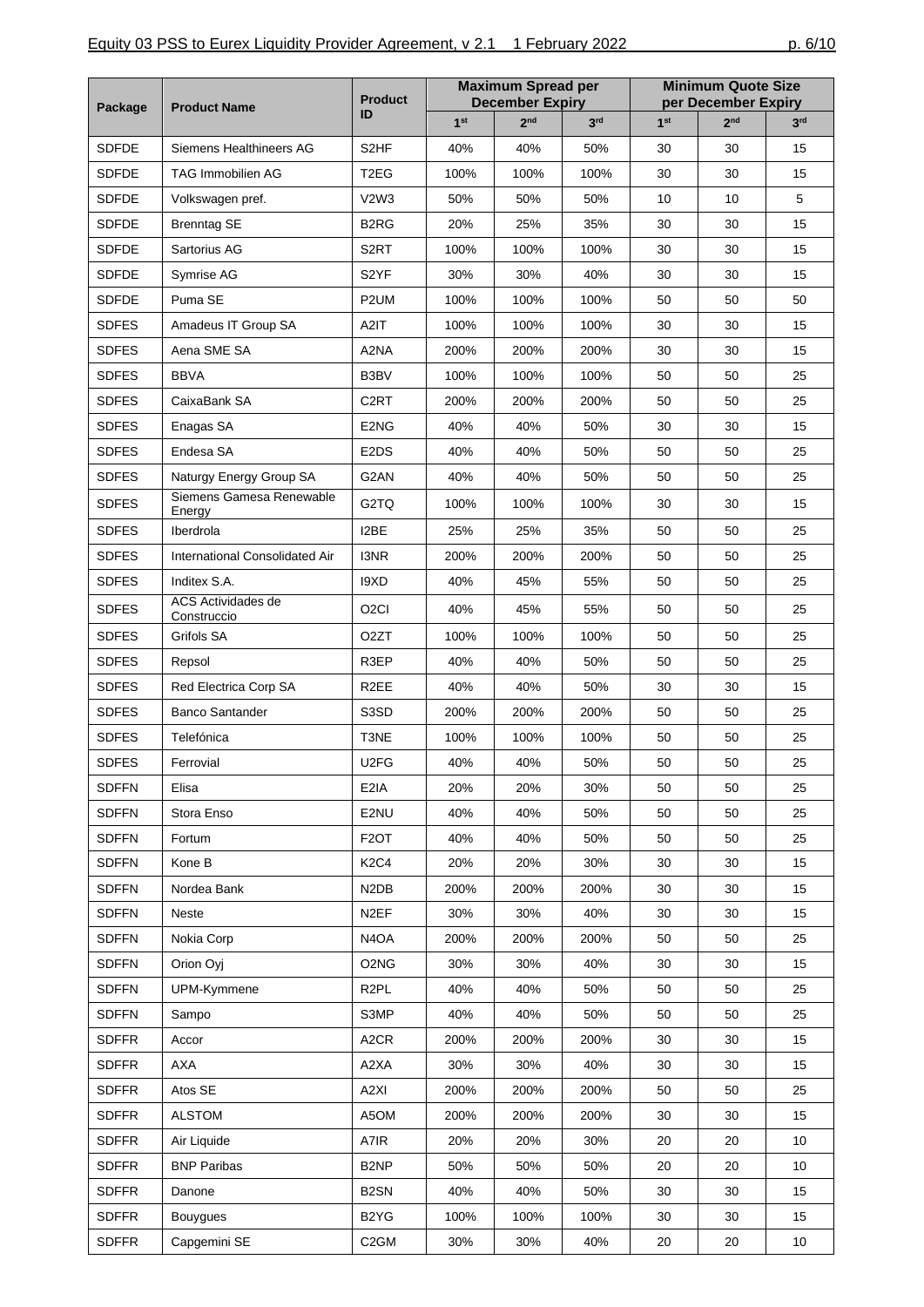| Package      | <b>Product Name</b>                          | <b>Product</b>                |                 | <b>Maximum Spread per</b><br><b>December Expiry</b> |                 |                 | <b>Minimum Quote Size</b><br>per December Expiry<br>2 <sub>nd</sub><br>30<br>50<br>30<br>50<br>50<br>30 |                 |
|--------------|----------------------------------------------|-------------------------------|-----------------|-----------------------------------------------------|-----------------|-----------------|---------------------------------------------------------------------------------------------------------|-----------------|
|              |                                              | ID                            | 1 <sup>st</sup> | 2 <sub>nd</sub>                                     | 3 <sup>rd</sup> | 1 <sup>st</sup> |                                                                                                         | 3 <sup>rd</sup> |
| <b>SDFFR</b> | Thales                                       | C <sub>2</sub> SF             | 30%             | 30%                                                 | 40%             | 30              |                                                                                                         | 15              |
| <b>SDFFR</b> | Carrefour                                    | C3AR                          | 30%             | 30%                                                 | 40%             | 50              |                                                                                                         | 25              |
| <b>SDFFR</b> | Casino Guichard Perrachon<br>SА              | C <sub>2</sub> AJ             | 25%             | 25%                                                 | 35%             | 30              |                                                                                                         | 15              |
| <b>SDFFR</b> | Dassault Systemes SE                         | D <sub>2</sub> SY             | 25%             | 25%                                                 | 35%             | 50              |                                                                                                         | 25              |
| <b>SDFFR</b> | Airbus                                       | E <sub>2</sub> AS             | 200%            | 200%                                                | 200%            | 50              |                                                                                                         | 25              |
| <b>SDFFR</b> | EDF                                          | E3DF                          | 200%            | 200%                                                | 200%            | 30              |                                                                                                         | 15              |
| <b>SDFFR</b> | Covivio                                      | F <sub>2</sub> DR             | 30%             | 30%                                                 | 40%             | 30              | 30                                                                                                      | 15              |
| <b>SDFFR</b> | <b>Essilor International</b>                 | E <sub>2</sub> SL             | 100%            | 100%                                                | 1000%           | 20              | 20                                                                                                      | 10              |
| <b>SDFFR</b> | Orange                                       | F3TE                          | 40%             | 40%                                                 | 50%             | 50              | 50                                                                                                      | 25              |
| <b>SDFFR</b> | Saint-Gobain                                 | G <sub>2</sub> O <sub>B</sub> | 30%             | 30%                                                 | 40%             | 30              | 30                                                                                                      | 15              |
| <b>SDFFR</b> | Engie                                        | G3ZF                          | 100%            | 100%                                                | 100%            | 50              | 50                                                                                                      | 25              |
| <b>SDFFR</b> | Hermes International                         | H <sub>2</sub> MI             | 30%             | 30%                                                 | 40%             | 30              | 30                                                                                                      | 15              |
| <b>SDFFR</b> | Klepierre SA                                 | L <sub>2</sub> IF             | 100%            | 100%                                                | 100%            | 50              | 50                                                                                                      | 25              |
| <b>SDFFR</b> | L'Oréal                                      | L <sub>2</sub> OR             | 20%             | 20%                                                 | 30%             | 10              | 10                                                                                                      | 5               |
| <b>SDFFR</b> | Legrand SA                                   | L <sub>2</sub> RC             | 30%             | 30%                                                 | 40%             | 50              | 50                                                                                                      | 25              |
| <b>SDFFR</b> | Cie Generale des<br>Etablissement - Michelin | M <sub>2</sub> CH             | 50%             | 50%                                                 | 50%             | 10              | 10                                                                                                      | 5               |
| <b>SDFFR</b> | <b>LVMH</b>                                  | M3OH                          | 20%             | 20%                                                 | 30%             | 5               | 5                                                                                                       | $\overline{2}$  |
| <b>SDFFR</b> | Pernod-Ricard                                | P <sub>2</sub> ER             | 30%             | 30%                                                 | 40%             | 20              | 20                                                                                                      | 10              |
| <b>SDFFR</b> | Stellantis NV                                | P <sub>2EU</sub>              | 200%            | 200%                                                | 200%            | 50              | 50                                                                                                      | 25              |
| <b>SDFFR</b> | Kering                                       | P3PX                          | 30%             | 30%                                                 | 40%             | 5               | 5                                                                                                       | $\overline{2}$  |
| <b>SDFFR</b> | Teleperformance                              | R <sub>2</sub> CF             | 40%             | 40%                                                 | 50%             | 30              | 30                                                                                                      | 15              |
| <b>SDFFR</b> | <b>Publicis Groupe</b>                       | <b>P2U4</b>                   | 100%            | 100%                                                | 100%            | 20              | 20                                                                                                      | 20              |
| <b>SDFFR</b> | Renault                                      | R <sub>2</sub> NL             | 200%            | 200%                                                | 200%            | 30              | 30                                                                                                      | 15              |
| <b>SDFFR</b> | Safran                                       | S <sub>2E</sub> J             | 200%            | 200%                                                | 200%            | 30              | 30                                                                                                      | 15              |
| <b>SDFFR</b> | Société Générale                             | S <sub>2</sub> GE             | 50%             | 50%                                                 | 50%             | 30              | 30                                                                                                      | 15              |
| <b>SDFFR</b> | STMicroelectronics NV                        | S2GM                          | 40%             | 45%                                                 | 55%             | 50              | 50                                                                                                      | 25              |
| <b>SDFFR</b> | Sodexo SA                                    | S <sub>2</sub> J <sub>7</sub> | 40%             | 40%                                                 | 50%             | 50              | 50                                                                                                      | 25              |
| <b>SDFFR</b> | Sanofi-Aventis                               | S2NW                          | 15%             | 15%                                                 | 25%             | 20              | 20                                                                                                      | 10              |
| <b>SDFFR</b> | Schneider Electric                           | S3ND                          | 20%             | 20%                                                 | 30%             | 20              | 20                                                                                                      | 10              |
| <b>SDFFR</b> | Vinci                                        | S3QU                          | 30%             | 30%                                                 | 40%             | 30              | 30                                                                                                      | 15              |
| <b>SDFFR</b> | TechnipFMC PLC                               | T3HP                          | 100%            | 100%                                                | 100%            | 50              | 50                                                                                                      | 25              |
| <b>SDFFR</b> | Total                                        | T <sub>2</sub> OT             | 30%             | 30%                                                 | 40%             | 30              | 30                                                                                                      | 15              |
| <b>SDFFR</b> | Universal Music Group                        | U2MG                          | 100%            | 100%                                                | 100%            | 30              | 30                                                                                                      | 15              |
| <b>SDFFR</b> | Valeo SE                                     | V <sub>2</sub> SA             | 30%             | 30%                                                 | 40%             | 50              | 50                                                                                                      | 25              |
| <b>SDFFR</b> | Veolia Environnement                         | V <sub>2</sub> V <sub>D</sub> | 20%             | 20%                                                 | 30%             | 30              | 30                                                                                                      | 15              |
| <b>SDFFR</b> | Vallourec                                    | V3AC                          | 200%            | 200%                                                | 200%            | 30              | 30                                                                                                      | 15              |
| <b>SDFFR</b> | Vivendi                                      | V6VU                          | 100%            | 100%                                                | 100%            | 50              | 50                                                                                                      | 25              |
| <b>SDFFR</b> | Crédit Agricole                              | X <sub>2</sub> CA             | 100%            | 100%                                                | 100%            | 30              | 30                                                                                                      | 15              |
| <b>SDFIE</b> | CRH (USD)                                    | C <sub>2</sub> RS             | 30%             | 30%                                                 | 40%             | 50              | 50                                                                                                      | 25              |
| <b>SDFIE</b> | <b>Flutter Entertainment</b>                 | P <sub>2</sub> SF             | 200%            | 200%                                                | 200%            | 50              | 50                                                                                                      | 25              |
| <b>SDFIE</b> | <b>Ryanair Holdings</b>                      | R <sub>2</sub> YI             | 200%            | 200%                                                | 200%            | 30              | 30                                                                                                      | 15              |
| <b>SDFIT</b> | Atlantia SpA                                 | A <sub>2</sub> OP             | 200%            | 200%                                                | 200%            | 50              | 50                                                                                                      | 25              |
| <b>SDFIT</b> | Assicurazioni Generali                       | A2SG                          | 50%             | 50%                                                 | 50%             | 30              | 30                                                                                                      | 15              |
| <b>SDFIT</b> | UniCredit                                    | C <sub>4</sub> RI             | 100%            | 100%                                                | 100%            | 50              | 50                                                                                                      | 25              |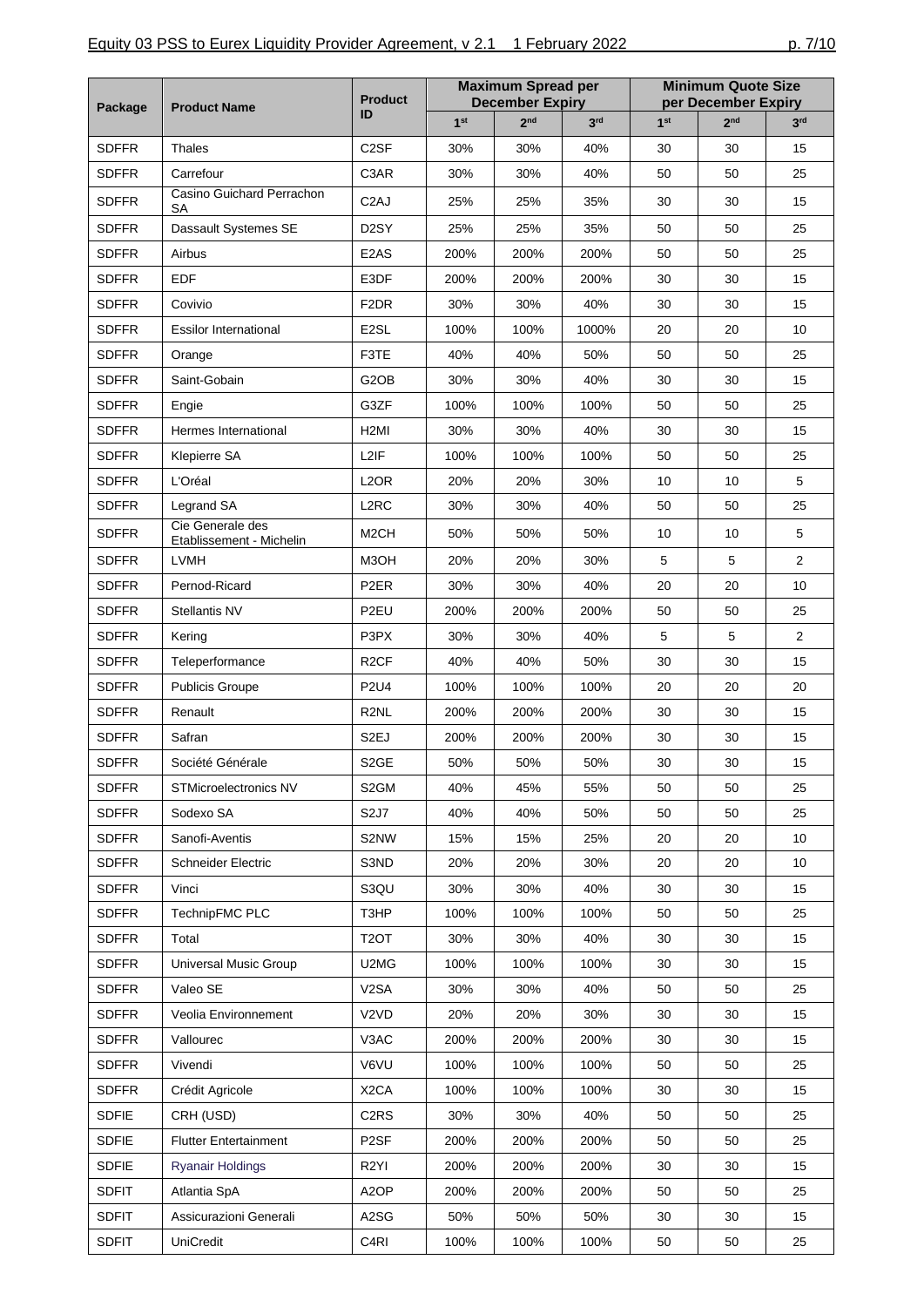|              |                                 | <b>Product</b>                |      | <b>Maximum Spread per</b><br><b>December Expiry</b><br>1 <sup>st</sup><br>2 <sub>nd</sub><br>25%<br>25%<br>30%<br>30%<br>200%<br>200%<br>30%<br>30%<br>200%<br>200%<br>40%<br>40%<br>200%<br>200%<br>30%<br>30%<br>40%<br>40%<br>40%<br>40%<br>100%<br>100%<br>40%<br>40%<br>200%<br>200%<br>40%<br>45%<br>200%<br>200%<br>200%<br>200%<br>100%<br>100%<br>40%<br>40%<br>200%<br>200%<br>20%<br>20%<br>100%<br>100%<br>40%<br>40%<br>50%<br>50%<br>100%<br>100%<br>100%<br>100%<br>200%<br>200%<br>25%<br>25%<br>20%<br>20%<br>40%<br>40%<br>40%<br>40%<br>40%<br>40%<br>20%<br>20%<br>30%<br>30%<br>30%<br>30% |                 | <b>Minimum Quote Size</b><br>per December Expiry |                 |                 |
|--------------|---------------------------------|-------------------------------|------|-----------------------------------------------------------------------------------------------------------------------------------------------------------------------------------------------------------------------------------------------------------------------------------------------------------------------------------------------------------------------------------------------------------------------------------------------------------------------------------------------------------------------------------------------------------------------------------------------------------------|-----------------|--------------------------------------------------|-----------------|-----------------|
| Package      | <b>Product Name</b>             | ID                            |      |                                                                                                                                                                                                                                                                                                                                                                                                                                                                                                                                                                                                                 | 3 <sup>rd</sup> | 1 <sup>st</sup>                                  | 2 <sub>nd</sub> | 3 <sup>rd</sup> |
| <b>SDFIT</b> | Enel                            | E2NL                          |      |                                                                                                                                                                                                                                                                                                                                                                                                                                                                                                                                                                                                                 | 35%             | 50                                               | 50              | 25              |
| <b>SDFIT</b> | Eni                             | E <sub>2</sub> NT             |      |                                                                                                                                                                                                                                                                                                                                                                                                                                                                                                                                                                                                                 | 40%             | 50                                               | 50              | 25              |
| <b>SDFIT</b> | Stellantis NV                   | F3IA                          |      |                                                                                                                                                                                                                                                                                                                                                                                                                                                                                                                                                                                                                 | 200%            | 50                                               | 50              | 25              |
| <b>SDFIT</b> | Leonardo                        | F <sub>2</sub> N <sub>G</sub> |      |                                                                                                                                                                                                                                                                                                                                                                                                                                                                                                                                                                                                                 | 40%             | 50                                               | 50              | 25              |
| <b>SDFIT</b> | <b>CNH Industrial NV</b>        | F <sub>2</sub> IM             |      |                                                                                                                                                                                                                                                                                                                                                                                                                                                                                                                                                                                                                 | 200%            | 50                                               | 50              | 25              |
| <b>SDFIT</b> | <b>EXOR NV</b>                  | 121L                          |      |                                                                                                                                                                                                                                                                                                                                                                                                                                                                                                                                                                                                                 | 50%             | 50                                               | 50              | 25              |
| <b>SDFIT</b> | Intesa Sanpaolo                 | I3ES                          |      |                                                                                                                                                                                                                                                                                                                                                                                                                                                                                                                                                                                                                 | 200%            | 50                                               | 50              | 25              |
| <b>SDFIT</b> | Mediobanca                      | M2EG                          |      |                                                                                                                                                                                                                                                                                                                                                                                                                                                                                                                                                                                                                 | 40%             | 30                                               | 30              | 15              |
| <b>SDFIT</b> | Moncler SpA                     | M <sub>2</sub> ON             |      |                                                                                                                                                                                                                                                                                                                                                                                                                                                                                                                                                                                                                 | 50%             | 50                                               | 50              | 25              |
| <b>SDFIT</b> | Poste Italiane                  | P2IF                          |      |                                                                                                                                                                                                                                                                                                                                                                                                                                                                                                                                                                                                                 | 50%             | 50                                               | 50              | 25              |
| <b>SDFIT</b> | Ferrari NV                      | R <sub>2</sub> AC             |      |                                                                                                                                                                                                                                                                                                                                                                                                                                                                                                                                                                                                                 | 100%            | 30                                               | 30              | 15              |
| <b>SDFIT</b> | Snam SpA                        | S2NF                          |      |                                                                                                                                                                                                                                                                                                                                                                                                                                                                                                                                                                                                                 | 50%             | 50                                               | 50              | 25              |
| <b>SDFIT</b> | Telecom Italia                  | T <sub>2QI</sub>              |      |                                                                                                                                                                                                                                                                                                                                                                                                                                                                                                                                                                                                                 | 200%            | 30                                               | 30              | 15              |
| <b>SDFIT</b> | Terna Rete Elettrica Nazionale  | U <sub>2EI</sub>              |      |                                                                                                                                                                                                                                                                                                                                                                                                                                                                                                                                                                                                                 | 55%             | 30                                               | 30              | 15              |
| <b>SDFNL</b> | <b>ABN Amro Bank</b>            | A2BN                          |      |                                                                                                                                                                                                                                                                                                                                                                                                                                                                                                                                                                                                                 | 200%            | 30                                               | 30              | 15              |
| <b>SDFNL</b> | Adyen                           | A2DY                          |      |                                                                                                                                                                                                                                                                                                                                                                                                                                                                                                                                                                                                                 | 200%            | 30                                               | 30              | 15              |
| <b>SDFNL</b> | <b>AEGON</b>                    | A2EN                          |      |                                                                                                                                                                                                                                                                                                                                                                                                                                                                                                                                                                                                                 | 100%            | 30                                               | 30              | 15              |
| <b>SDFNL</b> | Akzo Nobel                      | A3KU                          |      |                                                                                                                                                                                                                                                                                                                                                                                                                                                                                                                                                                                                                 | 50%             | 30                                               | 30              | 15              |
| <b>SDFNL</b> | <b>ASM International</b>        | A <sub>2</sub> SI             |      |                                                                                                                                                                                                                                                                                                                                                                                                                                                                                                                                                                                                                 | 200%            | 30                                               | 30              | 15              |
| <b>SDFNL</b> | <b>ASML</b>                     | A2SM                          |      |                                                                                                                                                                                                                                                                                                                                                                                                                                                                                                                                                                                                                 | 30%             | 10                                               | 10              | 5               |
| <b>SDFNL</b> | <b>ASR Nederland NV</b>         | A2SR                          |      |                                                                                                                                                                                                                                                                                                                                                                                                                                                                                                                                                                                                                 | 100%            | 30                                               | 30              | 15              |
| <b>SDFNL</b> | Koninklijke Ahold               | A3HO                          |      |                                                                                                                                                                                                                                                                                                                                                                                                                                                                                                                                                                                                                 | 50%             | 30                                               | 30              | 15              |
| <b>SDFNL</b> | Koninklijke DSM                 | D <sub>2</sub> SM             |      |                                                                                                                                                                                                                                                                                                                                                                                                                                                                                                                                                                                                                 | 50%             | 20                                               | 20              | 10              |
| <b>SDFNL</b> | Heineken                        | H <sub>2NK</sub>              |      |                                                                                                                                                                                                                                                                                                                                                                                                                                                                                                                                                                                                                 | 100%            | 30                                               | 30              | 15              |
| <b>SDFNL</b> | <b>ING Groep</b>                | I2NN                          |      |                                                                                                                                                                                                                                                                                                                                                                                                                                                                                                                                                                                                                 | 100%            | 50                                               | 50              | 25              |
| <b>SDFNL</b> | ArcelorMittal (USD)             | I2SS                          |      |                                                                                                                                                                                                                                                                                                                                                                                                                                                                                                                                                                                                                 | 200%            | 50                                               | 50              | 25              |
| <b>SDFNL</b> | Randstad                        | R <sub>2</sub> AN             |      |                                                                                                                                                                                                                                                                                                                                                                                                                                                                                                                                                                                                                 | 35%             | 50                                               | 50              | 25              |
| <b>SDFNL</b> | Royal KPN                       | K6PN                          |      |                                                                                                                                                                                                                                                                                                                                                                                                                                                                                                                                                                                                                 | 30%             | 30                                               | 30              | 15              |
| <b>SDFNL</b> | NN Group                        | N <sub>2</sub> N <sub>G</sub> |      |                                                                                                                                                                                                                                                                                                                                                                                                                                                                                                                                                                                                                 | 50%             | 20                                               | 20              | 10              |
| <b>SDFNL</b> | Koninklijke Philips             | P <sub>2HI</sub>              |      |                                                                                                                                                                                                                                                                                                                                                                                                                                                                                                                                                                                                                 | 50%             | 50                                               | 50              | 25              |
| <b>SDFNL</b> | Westfield N.V.                  | U2BL                          |      |                                                                                                                                                                                                                                                                                                                                                                                                                                                                                                                                                                                                                 | 50%             | 30                                               | 30              | 15              |
| <b>SDFNL</b> | Unilever                        | U2NI                          |      |                                                                                                                                                                                                                                                                                                                                                                                                                                                                                                                                                                                                                 | 30%             | 30                                               | 30              | 15              |
| <b>SDFPT</b> | Energias de Portugal            | E <sub>2</sub> DP             |      |                                                                                                                                                                                                                                                                                                                                                                                                                                                                                                                                                                                                                 | 40%             | 50                                               | 50              | 25              |
| <b>SDFPT</b> | Galp Energia                    | G2AL                          |      |                                                                                                                                                                                                                                                                                                                                                                                                                                                                                                                                                                                                                 | 40%             | 50                                               | 50              | 25              |
| <b>SDFUK</b> | Anglo American                  | A <sub>2</sub> AL             | 100% | 100%                                                                                                                                                                                                                                                                                                                                                                                                                                                                                                                                                                                                            | 100%            | 50                                               | 50              | 25              |
| <b>SDFUK</b> | Aviva                           | A2V                           | 100% | 100%                                                                                                                                                                                                                                                                                                                                                                                                                                                                                                                                                                                                            | 100%            | 50                                               | 50              | 25              |
| <b>SDFUK</b> | AstraZeneca                     | A2ZN                          | 40%  | 45%                                                                                                                                                                                                                                                                                                                                                                                                                                                                                                                                                                                                             | 55%             | 50                                               | 50              | 25              |
| <b>SDFUK</b> | <b>BAE Systems</b>              | B <sub>2</sub> A              | 40%  | 45%                                                                                                                                                                                                                                                                                                                                                                                                                                                                                                                                                                                                             | 55%             | 50                                               | 50              | 25              |
| <b>SDFUK</b> | <b>British American Tobacco</b> | B <sub>2</sub> AT             | 25%  | 25%                                                                                                                                                                                                                                                                                                                                                                                                                                                                                                                                                                                                             | 35%             | 50                                               | 50              | 25              |
| <b>SDFUK</b> | <b>BP</b>                       | B <sub>2</sub> P              | 40%  | 45%                                                                                                                                                                                                                                                                                                                                                                                                                                                                                                                                                                                                             | 55%             | 50                                               | 50              | 25              |
| <b>SDFUK</b> | <b>BT</b> Group                 | B <sub>2</sub> T              | 40%  | 45%                                                                                                                                                                                                                                                                                                                                                                                                                                                                                                                                                                                                             | 55%             | 50                                               | 50              | 25              |
| <b>SDFUK</b> | <b>Barclays</b>                 | B3AR                          | 40%  | 45%                                                                                                                                                                                                                                                                                                                                                                                                                                                                                                                                                                                                             | 55%             | 50                                               | 50              | 25              |
| <b>SDFUK</b> | <b>BHP Billiton</b>             | B3LT                          | 100% | 100%                                                                                                                                                                                                                                                                                                                                                                                                                                                                                                                                                                                                            | 100%            | 50                                               | 50              | 25              |
| <b>SDFUK</b> | Carnival PLC                    | C <sub>2</sub> CL             | 40%  | 45%                                                                                                                                                                                                                                                                                                                                                                                                                                                                                                                                                                                                             | 55%             | 50                                               | 50              | 25              |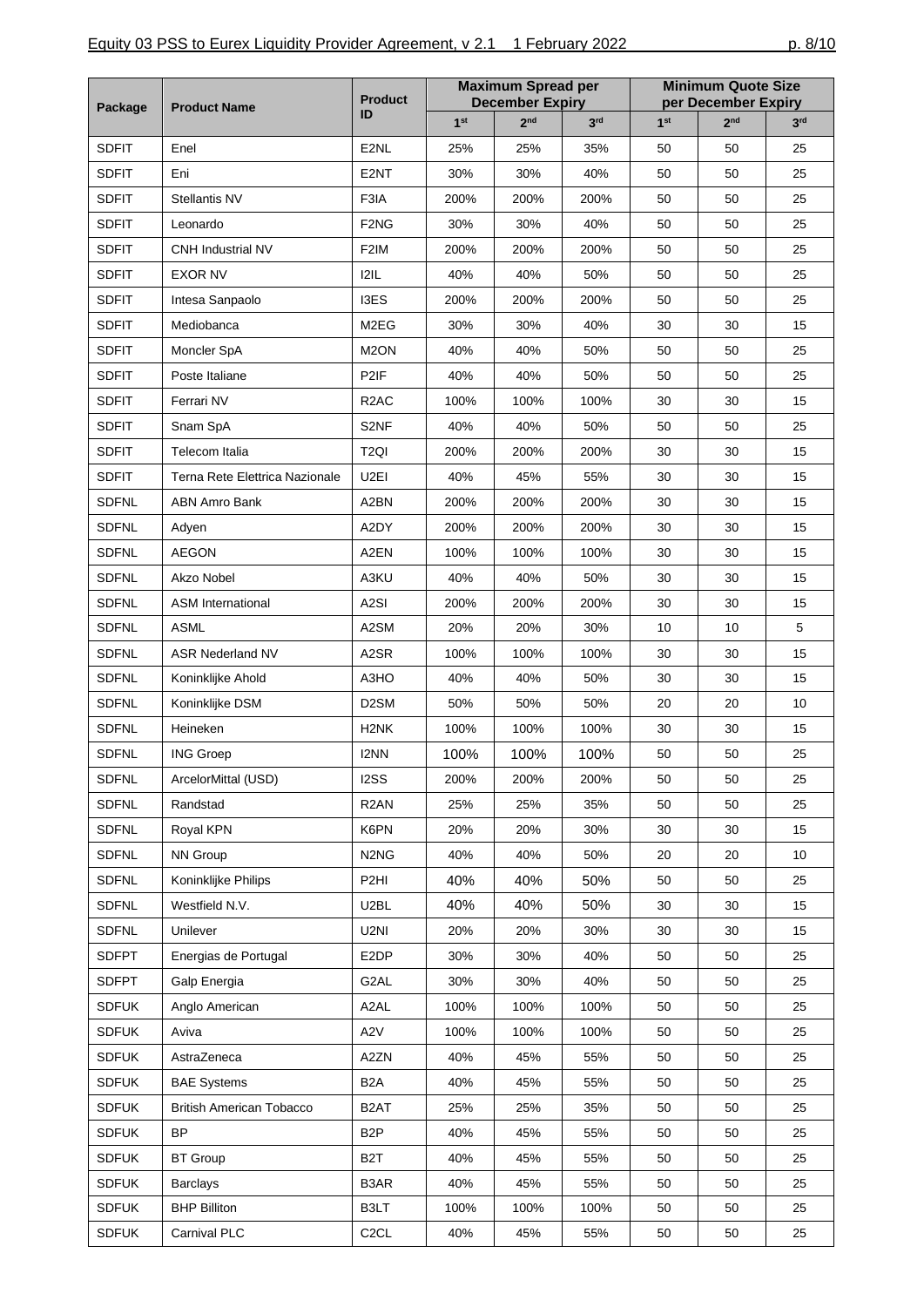| Package      | <b>Product Name</b>             | <b>Product</b><br>ID | <b>Maximum Spread per</b><br><b>December Expiry</b> |                 |                 | <b>Minimum Quote Size</b><br>per December Expiry |                 |                 |
|--------------|---------------------------------|----------------------|-----------------------------------------------------|-----------------|-----------------|--------------------------------------------------|-----------------|-----------------|
|              |                                 |                      | 1 <sup>st</sup>                                     | 2 <sub>nd</sub> | 3 <sup>rd</sup> | 1 <sup>st</sup>                                  | 2 <sub>nd</sub> | 3 <sup>rd</sup> |
| <b>SDFUK</b> | Centrica                        | C <sub>2</sub> NA    | 40%                                                 | 45%             | 55%             | 50                                               | 50              | 25              |
| <b>SDFUK</b> | Diageo                          | D <sub>2</sub> GE    | 40%                                                 | 45%             | 55%             | 50                                               | 50              | 25              |
| <b>SDFUK</b> | Glencore PLC                    | G2LE                 | 100%                                                | 100%            | 100%            | 50                                               | 50              | 25              |
| <b>SDFUK</b> | GlaxoSmithKline                 | G4SK                 | 40%                                                 | 45%             | 55%             | 50                                               | 50              | 25              |
| <b>SDFUK</b> | <b>HSBC</b>                     | H <sub>2</sub> SB    | 100%                                                | 100%            | 100%            | 50                                               | 50              | 25              |
| <b>SDFUK</b> | 3i Group                        | 12IH                 | 40%                                                 | 45%             | 55%             | 50                                               | 50              | 25              |
| <b>SDFUK</b> | London Stock Exchange<br>Group  | L <sub>2</sub> ES    | 100%                                                | 100%            | 100%            | 50                                               | 50              | 25              |
| <b>SDFUK</b> | Legal & General Group           | L <sub>2</sub> EF    | 40%                                                 | 45%             | 55%             | 50                                               | 50              | 25              |
| <b>SDFUK</b> | Lloyds Banking Group PLC        | L <sub>2</sub> LO    | 100%                                                | 100%            | 100%            | 50                                               | 50              | 25              |
| <b>SDFUK</b> | <b>WM Morrison Supermarkets</b> | M3RW                 | 40%                                                 | 45%             | 55%             | 50                                               | 50              | 25              |
| <b>SDFUK</b> | <b>National Grid</b>            | N <sub>3</sub> G     | 25%                                                 | 25%             | 35%             | 50                                               | 50              | 25              |
| <b>SDFUK</b> | Prudential (USD)                | P <sub>2</sub> RS    | 40%                                                 | 45%             | 55%             | 50                                               | 50              | 25              |
| <b>SDFUK</b> | Reckitt Benckiser Group PLC     | R <sub>2</sub> BE    | 40%                                                 | 45%             | 55%             | 50                                               | 50              | 25              |
| <b>SDFUK</b> | Royal Bank of Scotland Group    | R <sub>2</sub> BS    | 100%                                                | 100%            | 100%            | 50                                               | 50              | 25              |
| <b>SDFUK</b> | P<br>Royal Dutch Shell          | R <sub>2</sub> DA    | 100%                                                | 100%            | 100%            | 50                                               | 50              | 25              |
| <b>SDFUK</b> | <b>RELX PLC</b>                 | R <sub>2</sub> EL    | 40%                                                 | 45%             | 55%             | 50                                               | 50              | 25              |
| <b>SDFUK</b> | Rio Tinto                       | R4TZ                 | 100%                                                | 100%            | 100%            | 50                                               | 50              | 25              |
| <b>SDFUK</b> | <b>SSE</b>                      | S <sub>2</sub> SE    | 25%                                                 | 25%             | 35%             | 50                                               | 50              | 25              |
| <b>SDFUK</b> | Severn Trent                    | S <sub>2</sub> VT    | 25%                                                 | 25%             | 35%             | 50                                               | 50              | 25              |
| <b>SDFUK</b> | Tesco                           | T <sub>2</sub> SC    | 40%                                                 | 45%             | 55%             | 50                                               | 50              | 25              |
| <b>SDFUK</b> | Vodafone Group (EUR)            | V <sub>2</sub> OE    | 40%                                                 | 40%             | 50%             | 50                                               | 50              | 25              |
| <b>SDFUK</b> | <b>WPP</b>                      | W2PF                 | 100%                                                | 100%            | 100%            | 50                                               | 50              | 25              |
| <b>SDFUS</b> | Apple                           | A3AP                 | 25%                                                 | 25%             | 35%             | 20                                               | 20              | 10              |
| <b>SDFUS</b> | Amazon                          | A2MZ                 | 200%                                                | 200%            | 200%            | 20                                               | 20              | 10              |
| <b>SDFUS</b> | <b>Bank of America</b>          | B <sub>2</sub> AC    | 100%                                                | 100%            | 100%            | 20                                               | 20              | 10              |
| <b>SDFUS</b> | <b>Bristol-Myers Squibb</b>     | B2MY                 | 25%                                                 | 25%             | 35%             | 20                                               | 20              | 10              |
| <b>SDFUS</b> | Citigroup                       | C <sub>2</sub> IT    | 100%                                                | 100%            | 100%            | 20                                               | 20              | 10              |
| <b>SDFUS</b> | Cisco Systems                   | C <sub>2</sub> SC    | 100%                                                | 100%            | 100%            | 20                                               | 20              | 10              |
| <b>SDFUS</b> | Chevron                         | C <sub>2</sub> VX    | 25%                                                 | 25%             | 35%             | 20                                               | 20              | 10              |
| <b>SDFUS</b> | <b>General Electric</b>         | G2EC                 | 40%                                                 | 45%             | 55%             | 20                                               | 20              | 10              |
| <b>SDFUS</b> | Intl Business Machines          | I2BM                 | 25%                                                 | 25%             | 35%             | 20                                               | 20              | 10              |
| <b>SDFUS</b> | Intel                           | I2NT                 | 40%                                                 | 45%             | 55%             | 20                                               | 20              | 10              |
| <b>SDFUS</b> | Johnson & Johnson               | J2NJ                 | 25%                                                 | 25%             | 35%             | 20                                               | 20              | 10              |
| <b>SDFUS</b> | JPMorgan                        | J2PM                 | 100%                                                | 100%            | 100%            | 20                                               | 20              | 10              |
| <b>SDFUS</b> | Coca-Cola                       | K <sub>2</sub> OF    | 40%                                                 | 45%             | 55%             | 20                                               | 20              | 10              |
| <b>SDFUS</b> | McDonald's                      | M <sub>2</sub> CD    | 25%                                                 | 25%             | 35%             | 20                                               | 20              | 10              |
| <b>SDFUS</b> | 3M                              | M2MM                 | 25%                                                 | 25%             | 35%             | 20                                               | 20              | 10              |
| <b>SDFUS</b> | Altria Group                    | M <sub>2</sub> OF    | 25%                                                 | 25%             | 35%             | 20                                               | 20              | 10              |
| <b>SDFUS</b> | Microsoft                       | M2ST                 | 25%                                                 | 25%             | 35%             | 20                                               | 20              | 10              |
| <b>SDFUS</b> | PepsiCo                         | P <sub>2EP</sub>     | 25%                                                 | 25%             | 35%             | 20                                               | 20              | 10              |
| <b>SDFUS</b> | Pfizer Basket                   | P <sub>2FE</sub>     | 25%                                                 | 25%             | 35%             | 20                                               | 20              | 10              |
| <b>SDFUS</b> | Philip Morris International     | P <sub>2</sub> M     | 25%                                                 | 25%             | 35%             | 20                                               | 20              | 10              |
| <b>SDFUS</b> | Wal-Mart Stores                 | W2MT                 | 40%                                                 | 45%             | 55%             | 20                                               | 20              | 10              |
| <b>SDFUS</b> | AT&T Inc                        | T <sub>2</sub> FF    | 40%                                                 | 45%             | 55%             | 20                                               | 20              | 10              |